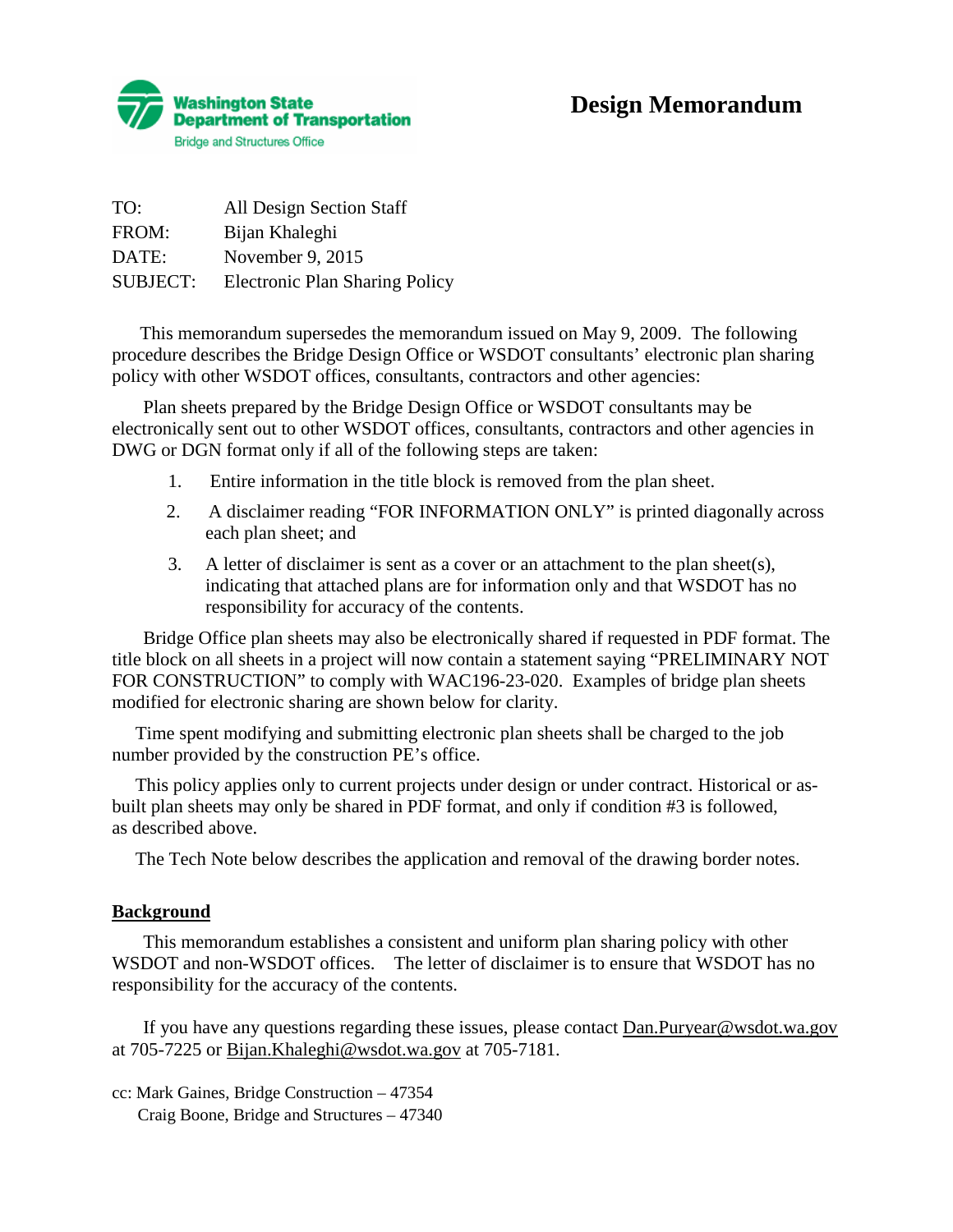

**Example of bridge plan sheet for electronic sharing – PDF Format**



**Example of bridge plan sheet for electronic sharing – DGN or DWG Formats**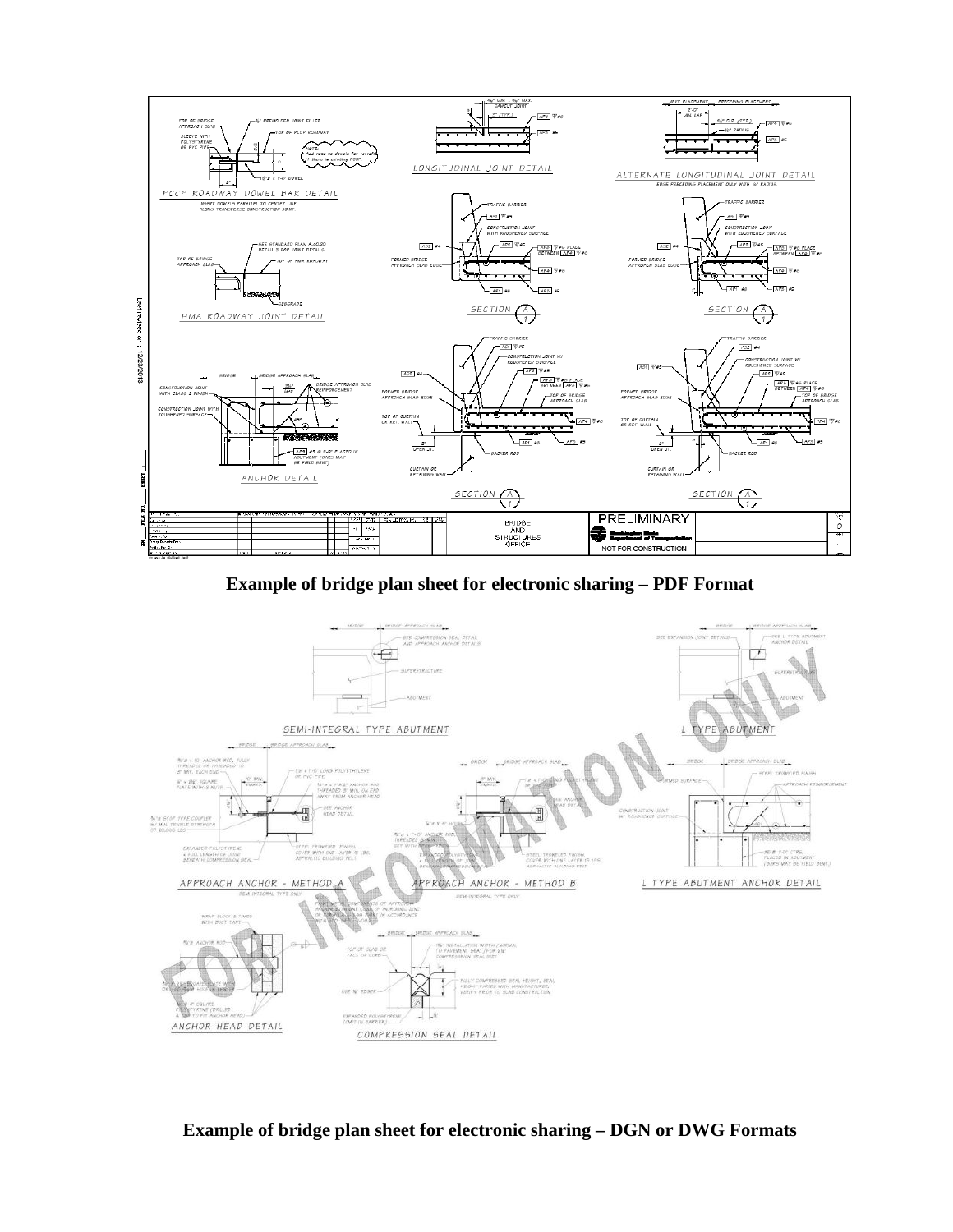## **Tech Note**



## **The Subject:**

This tech note details the application and removal of the drawing border note "PRELIMINARY NOT FOR CONSTRUCTION (NFC)."



The PRELIMINARY NFC statement in the WSDOT logo border frame (above) is automatically generated on each new sheet in a NEW project. For existing projects the note is an object in the "Misc cells, Cells14"Library collection and may be inserted using Object\_Insert or copy and paste from the Document Organizer Library; set your scale at 1:1. The addition of the border note is for WAC 196-23-020 compliance and as a function of Bridge Office risk reduction.

This note is intended to stay in-place through all review submittals and only to be removed for signing of AD documents.



## **The How:**

Removal of the PRELIMINARY NFC note is a three step sequence.

- 1. In your Mini Window Editor make Border layer Editable
- 2. On any sheet in your project set double click on the Preliminary note (the Border is an Assembly Object) this will make available the border items, including the note, for editing.